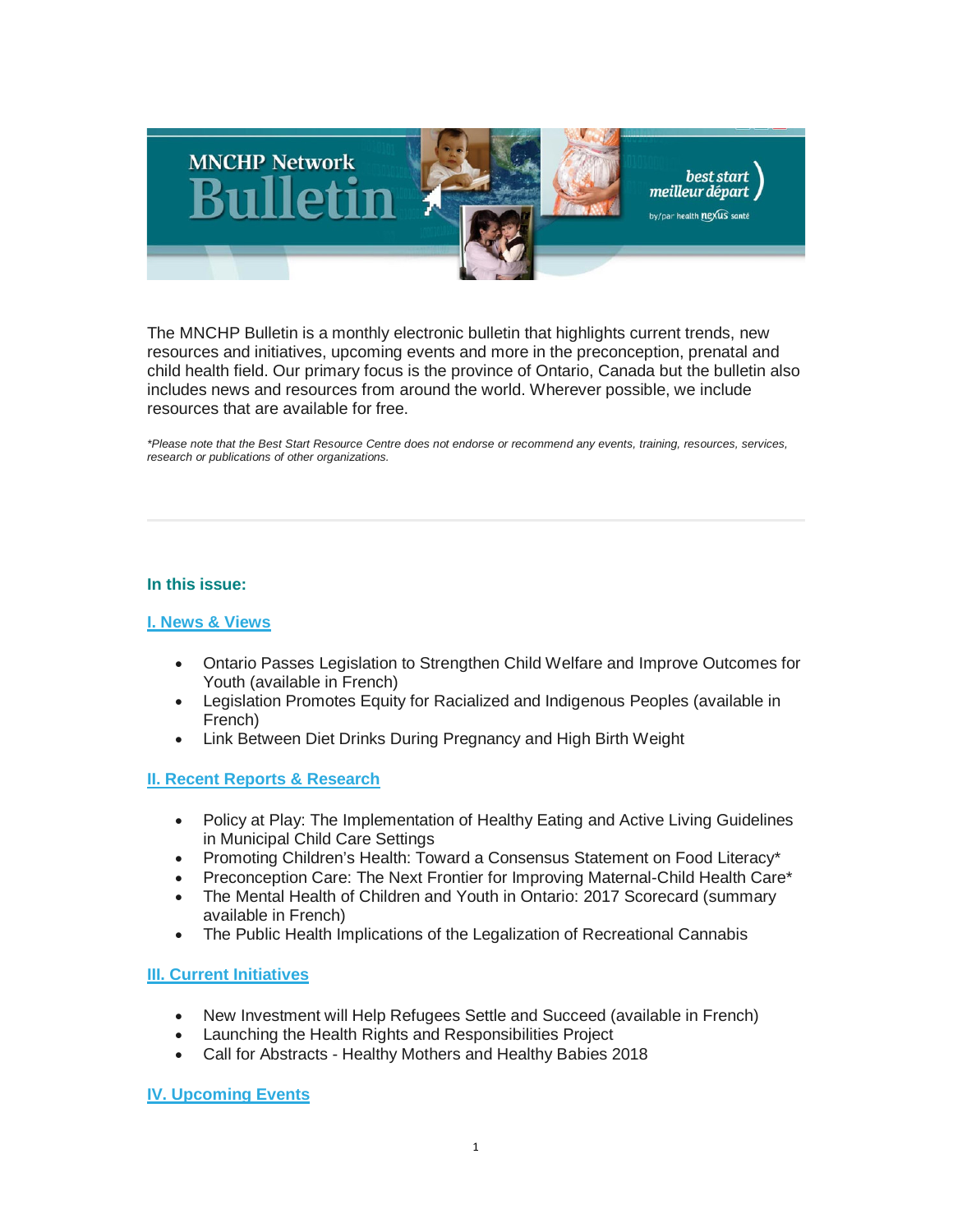- Canadian Evaluation Society Essential Skills Series
- Breastfeeding Workshop The Children's Hospital of Eastern Ontario
- Compassion Fatigue The Ontario Municipal Social Services Association
- Perinatal Mood Disorders: Building Communities Supporting Wellness
- 30th Anniversary of Health Promotion Ontario Conference
- The 8th International Research Conference on Adolescents and Adults with Fetal Alcohol Spectrum Disorder (FASD): Review, Respond and Relate – Integrating Research, Policy and Practice Around the World

# **[V. Resources](#page-7-0)**

- A Review of Commercially Produced Jars and Pouches of Baby Foods Marketed in the UK
- Fact Sheets on Food Insecurity
- Backyard Safety Health Canada
- Your Biological Clock Reality Check, Talk to Your Doctor

### **VI. [Featured Resources by the](#page-8-0)** *Best Start Resource Centre*

- Ready-to-use Workshop: Building Resilience in Young Children
- Welcoming and Celebrating Sexual Orientation and Gender Diversity in Families From Preconception to Preschool - Manual

# <span id="page-1-0"></span>**I. News & Views**

## **Ontario Passes Legislation to Strengthen Child Welfare and Improve Outcomes for Youth (available in French)**

On June 1, 2017, Ontario passed new legislation that changes how the province provides services to children and youth in need of protection. Significant changes include: raising the age of protection from 16 to 18 to better support older youth; making services more inclusive and culturally appropriate for all children and youth; putting a greater focus on early intervention to prevent children and families from reaching crisis situations at home; and improving accountability and oversight of service providers.

Read the announcement in [English](https://news.ontario.ca/mcys/en/2017/06/ontario-passes-legislation-to-strengthen-child-welfare-and-improve-outcomes-for-youth.html?utm_source=ondemand&utm_medium=email&utm_campaign=p) or [French](https://news.ontario.ca/mcys/fr/2017/06/lontario-adopte-une-legislation-pour-renforcer-le-bien-etre-de-lenfance-et-ameliorer-les-resultats-p.html)

### **Legislation Promotes Equity for Racialized and Indigenous Peoples (available in French)**

On June 1, 2017, Ontario passed legislation aimed at working against systemic racism through a number of different strategies. "The Anti-Racism Act, 2017 strengthens the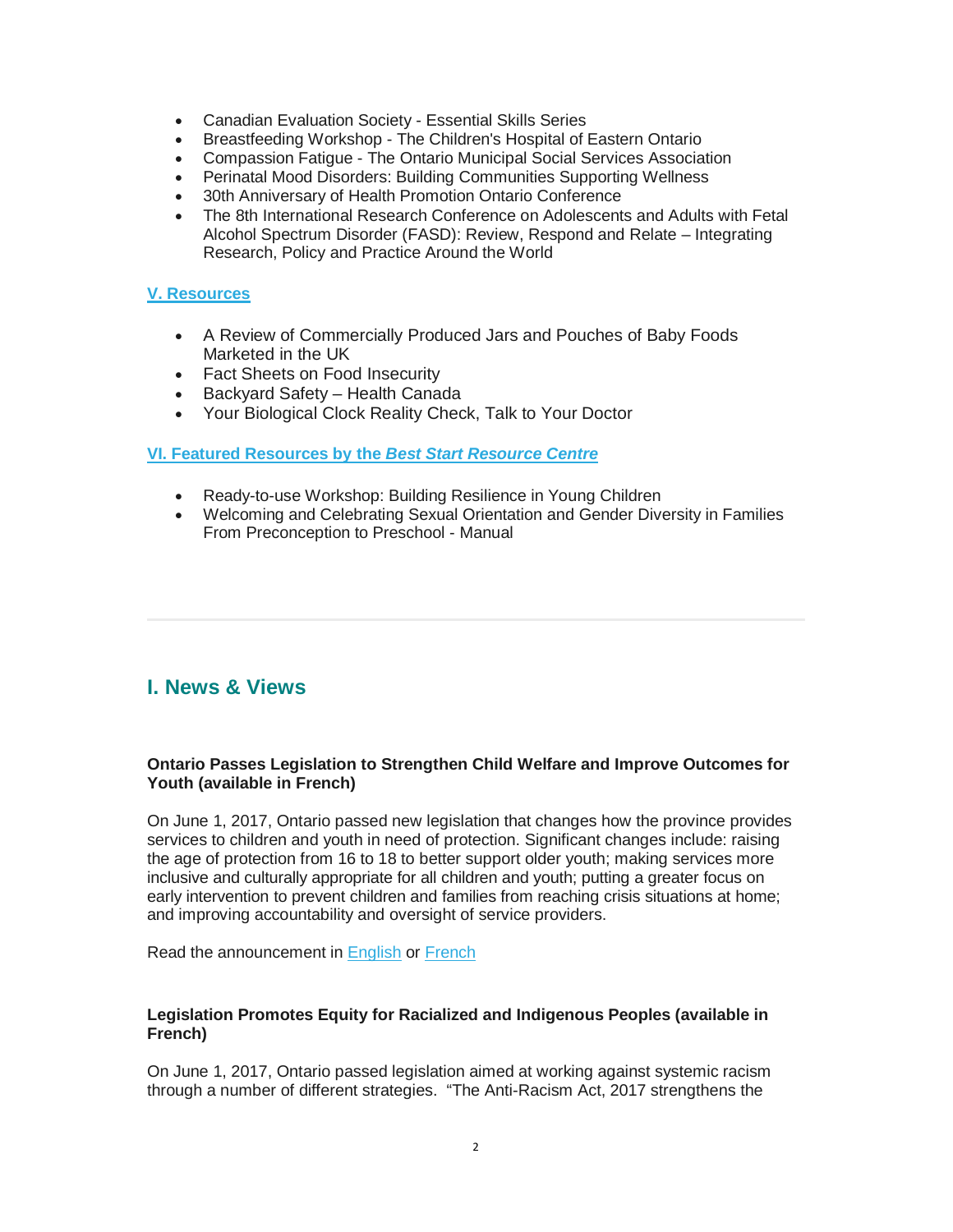government's commitment to identify and combat systemic racism in policies, programs and services and build a fair society where everyone is provided equal opportunity" (Ontario, 2017).

Read the announcement in [English](https://news.ontario.ca/ard/en/2017/06/ontario-passes-anti-racism-legislation.html) or [French](https://news.ontario.ca/ard/fr/2017/06/lontario-adopte-la-loi-contre-le-racisme.html)

# **Link Between Diet Drinks During Pregnancy and High Birth Weight**

This article (CTV News 2017) describes results from a new study that shows that women with gestational diabetes who drink at least one diet drink per day while pregnant are 60% more likely to have an infant with high birth weight than women who never drank artificially sweetened drinks. This study shows that the trend of higher weight continues into childhood. When children reached age seven those who were "born to mothers with gestational diabetes who drank at least one artificially sweetened drink per day were almost twice as likely to be overweight or obese".

Read the [article](http://www.ctvnews.ca/health/study-suggests-link-between-diet-drinks-during-pregnancy-and-high-birth-weight-1.3447933) and [abstract](http://www.fasebj.org/content/31/1_Supplement/457.1)

# <span id="page-2-0"></span>**II. Recent Reports & Research**

**Policy at Play: The Implementation of Healthy Eating and Active Living Guidelines in Municipal Child Care Settings** (McKay & Sherry 2016)

ABSTRACT

## **Background:**

In 2012, Ottawa Public Health (OPH) partnered with the City of Ottawa Municipal Child Care (MCC) Services to develop Healthy Eating and Active Living (HEAL) Guidelines.

#### **Setting:**

The Guidelines aim to promote consistent standards of practice in child care settings related to healthy environments and food, physical activity, physical literacy, decreased sedentary behaviours, and positive role modeling by staff. The Guidelines targeted 498 children aged 18 months to 5 years, attending MCC centres. Resources and training were provided to 10 supervisors, 63 child care educators and 9 cooks.

#### **Intervention:**

Components of the Guidelines were piloted in 5 MCC sites prior to being launched in 10 MCC sites across Ottawa, Ontario. Two project Advisory Groups supported the development of the Guidelines. Staff training, resources, recipes and menus were provided. An evaluation was conducted and has informed the Guidelines' subsequent community implementation. In 2015, accompanying web-based resources and e-modules were developed.

### **Outcomes:**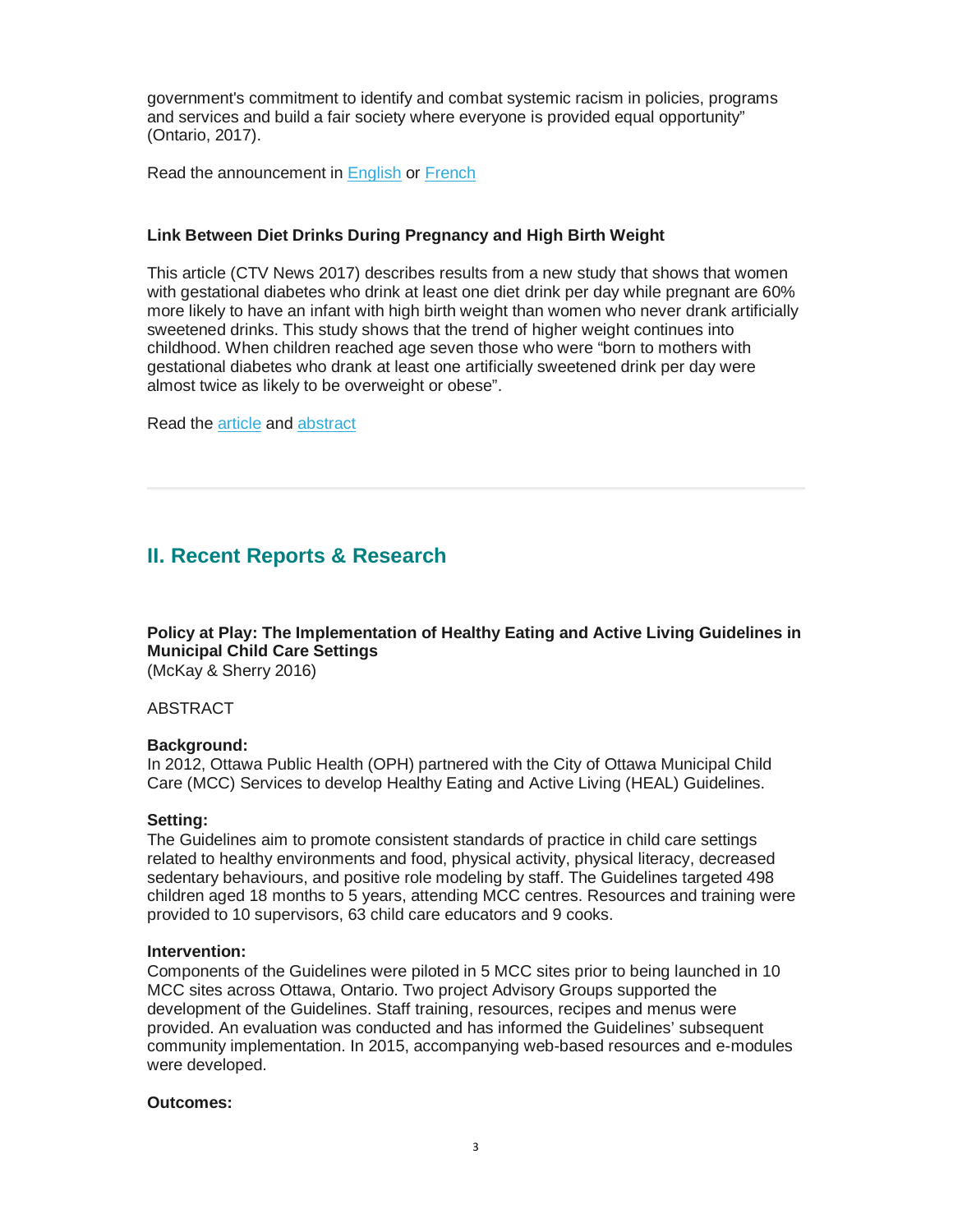The evaluation demonstrated environmental and programming changes. Parent satisfaction was high and preliminary findings showed no real changes in food costs. Following implementation, the cooks reported high compliance to the 6-week menu plans provided, and the number of sites offering 120 minutes or more of daily physical activity increased.

### **Implications:**

Through novel intersectoral partnerships, OPH was able to implement and evaluate HEAL Guidelines in tandem. The interdisciplinary project Advisory Groups, training of cooks, and engagement of the Ontario Coaches Association were all innovative elements of this project and may influence future public health activity in this area.

### Read the [article](https://journal.cpha.ca/index.php/cjph/article/view/5561/3534)

### **Promoting Children's Health: Toward a Consensus Statement on Food Literacy**\* (Truman et al. 2017)

## ABSTRACT

This consensus statement reflects the views of a diverse group of stakeholders convened to explore the concept of "food literacy" as it relates to children's health. Evidence-based conceptions of food literacy are needed in light of the term's popularity in health promotion and educational interventions designed to increase food skills and knowledge that contribute to overall health. Informed by a comprehensive scoping review that identified seven main themes of food literacy, meeting participants ranked those themes in terms of importance. Discussions highlighted two key points in conceptualizing food literacy: the need to recognize varying food skill and knowledge levels, and the need to recognize critical food contexts. From these discussions, meeting participants created two working definitions of food literacy, as well as the alternative conception of "radical food literacy". They conclude that multiple literacies in relation to food skills and knowledge are needed, and underline the importance of ongoing dialogue in this emergent area of research.

#### Read the [article](https://journal.cpha.ca/index.php/cjph/article/view/5909)

## **Preconception Care: The Next Frontier for Improving Maternal-Child Health Care**\* (Genuis & Genuis 2017)

Highlights:

- Exposure to chemical toxicants is widespread and increasingly threatens maternal and fetal health.
- Preconception care provides guidance regarding determinants of healthy gestation including toxicant avoidance.
- Preconception care is required at a population and individual level in order to advance maternal and child health.

#### Read the [article](http://www.publichealthjrnl.com/article/S0033-3506(17)30129-4/abstract)

## **The Mental Health of Children and Youth in Ontario: 2017 Scorecard (summary available in French)**

(MHASEF Research Team, with a contribution by the Ministry of Children and Youth Services 2017)

EXCERPT: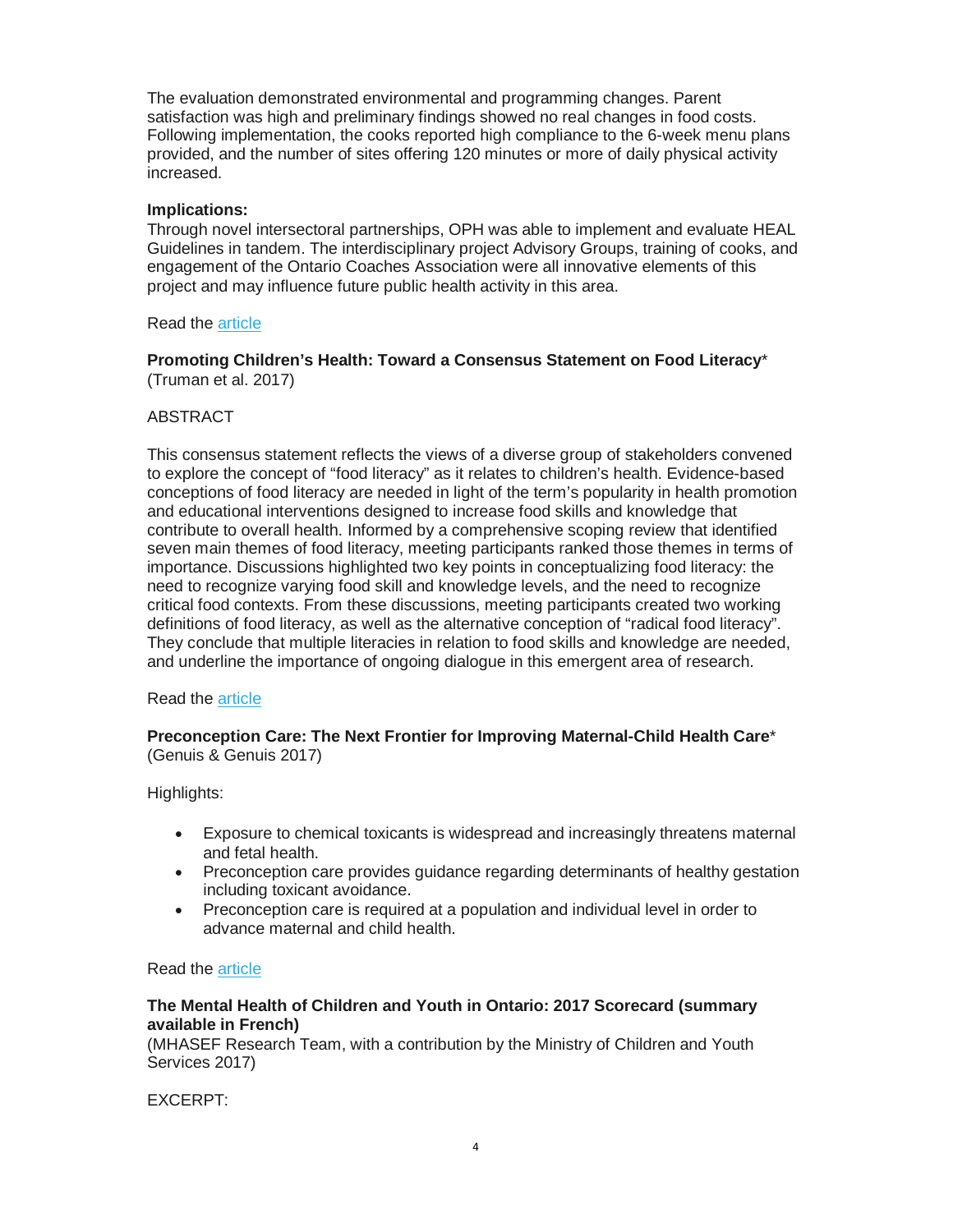The report, entitled The Mental Health of Children and Youth in Ontario: 2017 Scorecard, was recently released by the Institute for Clinical Evaluative Sciences (ICES). It provides updated insights into the performance and utilization patterns of child and youth mental health and addictions services in Ontario. The new report serves as an update to ICES' 2015, comprehensive baseline scorecard report, which provided a first look at the system performance of this healthcare sector.

Read the full report in [English](https://www.ices.on.ca/Publications/%7E/link.aspx?_id=3B3FBE0377F2497790A362890278D5F5&_z=z) or the summary in [French](https://www.ices.on.ca/%7E/media/Files/Atlases-Reports/2017/MHASEF/Sommaire.ashx)

# **The Public Health Implications of the Legalization of Recreational Cannabis**

(The Ontario Public Health Association 2017)

EXCERPT:

The Ontario Public Health Association (OPHA) is a member-based, not-for-profit association that provides leadership on issues affecting the public's health and strengthens the impact of those who are active in public and community health throughout Ontario. OPHA has multiple active work groups and task forces that focus on particular public health issues. OPHA's Cannabis Task Group has focused on developing a comprehensive analysis and literature review to inform the development of a policy position statement on the public health impacts of the upcoming legalization of cannabis in Ontario and Canada. Specific reference and considerations were paid to the context, populations, potential challenges and health equity as they relate to Ontario.

Read the full [report](http://opha.on.ca/getmedia/6b05a6bc-bac2-4c92-af18-62b91a003b1b/The-Public-Health-Implications-of-the-Legalization-of-Recreational-Cannabis.pdf.aspx?ext=.pdf)

**Paving the Path to Connected Care: Strengthening the Interface Between Primary Care and Community-based Child and Youth Mental Health Services** (available in French)

(Cappelli & Leon 2017)

In *Paving the Path to Connected Care: Strengthening the Interface Between Primary Care and Community-based Child and Youth Mental Health Services*, principal investigators, Mario Cappelli and Stephanie L. Leon examine the latest literature and evidence-informed practices to highlight the knowledge and first-hand experience of youth, families, service providers, and other stakeholders. With system transformation underway, they argue that the timing is right to move forward with the policy recommendations in this paper and to establish collaborative and integrated care partnerships to improve access to care, quality of care, and mental health outcomes of children and youth across the province.

Read the full paper in [English](http://www.excellenceforchildandyouth.ca/blog/paving-path-connected-care) or [French](http://www.excellencepourenfantsados.ca/blog/ouvrir-la-voie-aux-soins-connectes)

# <span id="page-4-0"></span>**III. Current Initiatives**

**Call for Proposals: Services for Refugees and Vulnerable Newcomers (available in French)**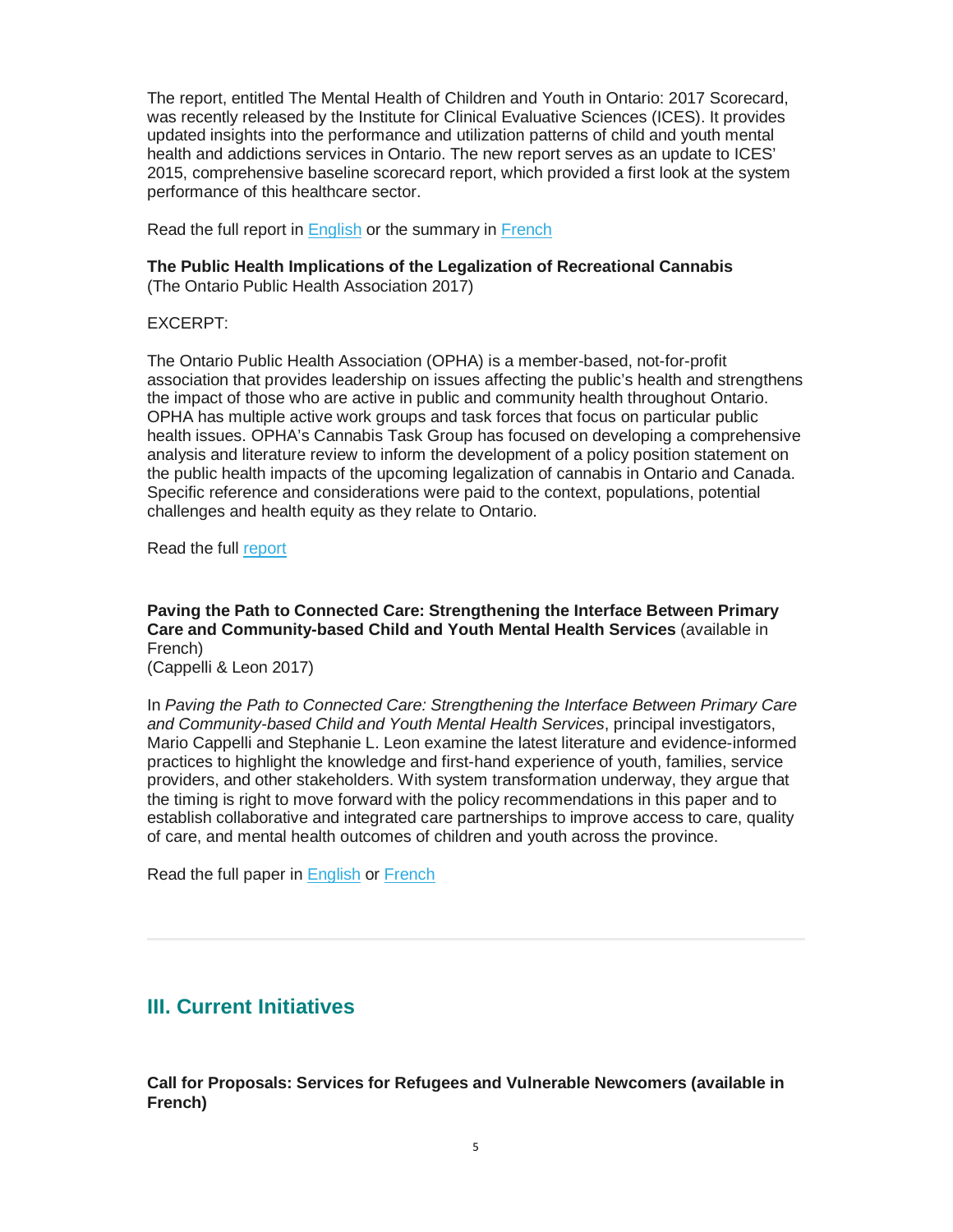Through this Call for Proposals, applicants may apply for funding to enhance targeted services for refugees, refugee claimants, and other newcomers with intensive employment, health and mental health needs.

Review the grant application in [English](http://www.grants.gov.on.ca/GrantsPortal/en/OntarioGrants/GrantsHome/index.htm) or [French](http://www.grants.gov.on.ca/GrantsPortal/fr/OntarioGrants/GrantsHome/index.htm)

### **Launching the Health Rights and Responsibilities Project**

The Young Canadians Roundtable on Health (YRCH) has announced the launch of the Health Rights and Responsibilities Project along with the release of the review, Youth Health Rights in Canada. The Health Rights and Responsibilities Project looks at health rights across Canada and helps to encourage advocacy and participation in promoting youth health rights.

In addition to the project, the review, "Youth Health Rights in Canada" is a summary of a legal review that outlines the legal rights of young Canadians with respect to health, and identifies gaps and systemic inconsistencies facing Canadian youth. With these findings, the YCRH is currently hosting focus groups across the country to gain a deeper understanding of youths' knowledge of their rights and to learn about their experiences in accessing health care in Canada.

[Access the resource and find out more](http://www.ohpe.ca/node/18597)

### **Call for Abstracts - Healthy Mothers and Healthy Babies 2018**

The Healthy Mothers and Healthy Babies Conference 2018, hosted by Perinatal Services BC (March 1-2, 2018) has put out a call for abstracts. This conference will bring together a range of health care professionals looking to provide the best care possible to ensure healthy mothers and babies. This conference will focus on patient involvement in both research and care.

[Learn more](http://interprofessional.ubc.ca/initiatives/hmhb2018/call-for-abstracts/)

# <span id="page-5-0"></span>**IV. Upcoming Events**

# **Canadian Evaluation Society - Essential Skills Series**

July 17, 2017: Toronto

This 4-day course was developed by the Canadian Evaluation Society to provide participants with a basic understanding of the main models and practices associated with the profession of evaluation. Participants will gain basic levels of knowledge, skill and appreciation with respect to the essential elements of evaluation, equipping them to enter and participate in the evaluation field and develop as evaluation professionals.

[Register](https://www.eventbrite.ca/e/essential-skills-series-july-2017-tickets-34221924698?aff=es2)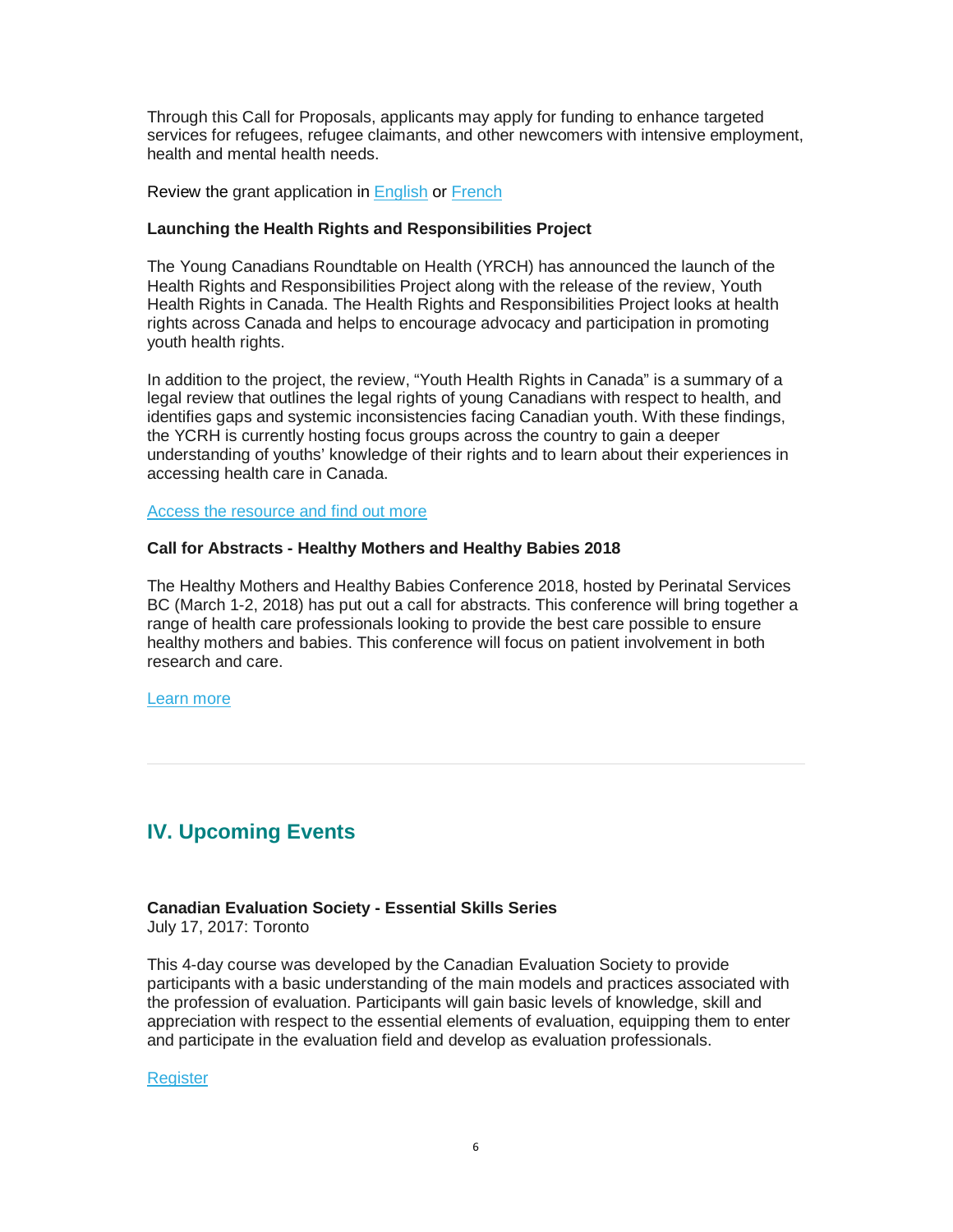# **Breastfeeding Workshop - The Children's Hospital of Eastern Ontario**

July 25, 2017: Ottawa

The Children's Hospital of Eastern Ontario is hosting a breastfeeding workshop for all practitioners involved in the care of mothers and newborns in the community. This workshop will cover a range of topics including the physiological aspects of breastfeeding, principles for successful breastfeeding, and how to support difficulties in breastfeeding.

# **[Register](https://cmnrp.simplesignup.ca/en/2465/index.php?m=eventSummary)**

### **Compassion Fatigue – Ontario Municipal Social Services Association** September 19-20, 2017: Toronto

This workshop will help to address compassion fatigue in its various forms, including: vicarious trauma, burnout, moral distress, frustration or stress which can lead to people becoming negative, cynical, avoiding clients, calling in sick often, contributing to declining morale or leaving the profession. This will be an interactive two day session defines and assesses participants' Compassion Fatigue and shares tools to deal with it.

## Learn [more](https://omssa.com/education/event-doc/?EventId=836d7e93-8346-e511-959c-001dd8b71fab)

## **Perinatal Mood Disorders: Building Communities Supporting Wellness** October 18, 2017: Burlington

The Central West Perinatal Mood Disorders Network is hosting keynote speakers Dr. Cindy Lee Dennis and Dr. Ryan Van Lieshout. Panelists will discuss community initiatives in the morning and lived experiences in the afternoon.

## **[Register](https://www.eventbrite.ca/e/perinatal-mood-disorders-building-communities-supporting-wellness-tickets-33258237283)**

# **30th Anniversary of Health Promotion Ontario Conference**

November 23, 2017: Toronto

Health Promotion Ontario is hosting a conference for students, practitioners and researchers to come together and discuss issues and ideas in and around the field of health promotion. This year's conference theme is the celebration of 30 years of health promotion in Ontario. The organizer invites presentations and workshops that:

- Apply our Pan-Canadian Health Promoter Competencies into action
- Identify challenges, lessons learned and potential solutions for applying Pan-Canadian Health Promoter Competencies effectively
- Provide opportunities for attendees to participate, build skills and network

## Learn [more](https://www.healthpromotioncanada.ca/chapters/ontario/events/hpo-conference-2017/) or submit an [abstract](https://www.healthpromotioncanada.ca/chapters/ontario/events/hpo-conference-2017/call-for-abstract/)

# **The 8th International Research Conference on Adolescents and Adults with Fetal Alcohol Spectrum Disorder (FASD): Review, Respond and Relate – Integrating Research, Policy and Practice Around the World**

April 18-21, 2018: Vancouver

This conference will focus on addressing issues related to research on adolescents and adults with FASD. This is an area will little research, but increasing relevance as the population ages. This conference welcomes professionals, researchers, students, families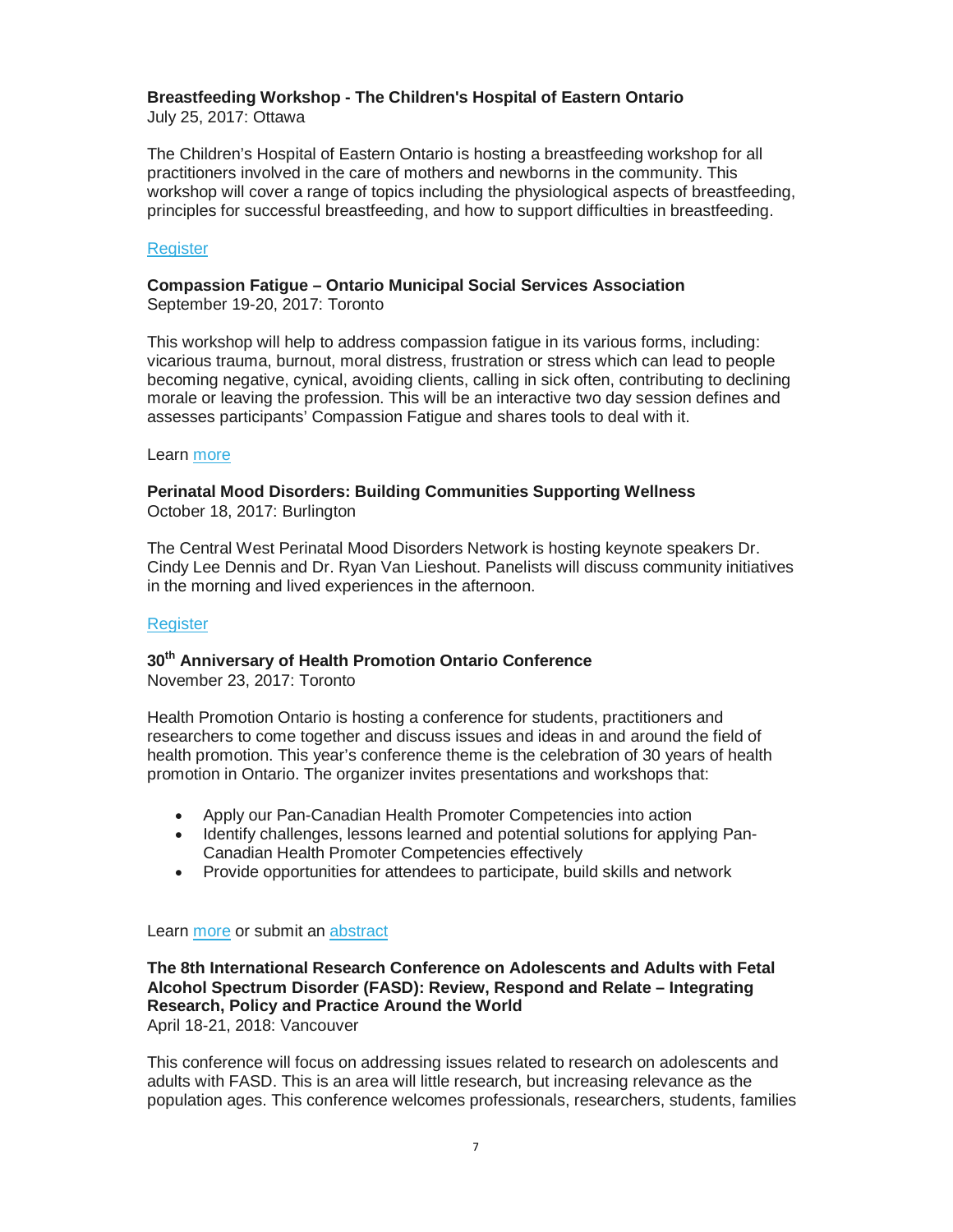and individuals with FASD.

Learn [more](http://interprofessional.ubc.ca/initiatives/adults2018/abstracts/) or submit an [abstract](http://interprofessional.ubc.ca/initiatives/adults2018/abstracts/)

# <span id="page-7-0"></span>**V. Resources**

## **A Review of Commercially Produced Jars and Pouches of Baby Foods Marketed in the UK**

This new report (First Steps Nutrition Trust 2017) examines commercially produced baby foods marketed for infants less than 12 months of age in the UK by the four largest manufacturers. It considers how well these support the guidance on introduction of solids and looks at composition, cost, texture and ingredients. A comparison of some homemade versions of baby food with commercially bought ones is also provided, along with answers to some FAQ that health professionals may be asked about these products.

### [Learn more](https://nhsforthvalley.com/wp-content/uploads/2014/02/Baby_Food_in_the_UK-_2017.pdf)

### **Fact Sheets on Food Insecurity**

PROOF is an interdisciplinary research team investigating household food insecurity in Canada. PROOF has just published the latest in their series of fact sheets on food insecurity in Canada. This fact sheet is on the extreme vulnerability of social assistance recipients to food insecurity.

#### [Read more](http://proof.utoronto.ca/resources/fact-sheets/#socialassistance)

## **Backyard Safety – Health Canada**

As summer starts, Health Canada has information available regarding backyard safety. This information includes, yard work safety tips, reminder to wear protective gear, and safe use guidelines regarding outdoor torches and fuels.

Read more in [English](https://www.canada.ca/en/health-canada/services/home-garden-safety/backyard-safety.html) or [French](https://www.canada.ca/fr/sante-canada/services/securite-maison-et-jardin/securite-votre-cour.html)

## **Your Biological Clock Reality Check, Talk to Your Doctor**

The Society of Obstetricians and Gynaecologists of Canada (SOGC) has published a new Clinical Practice Guideline suggesting that physicians speak with women earlier in their child-bearing years about the reality of the effects of age on reproductive potential. This comes as many women and couples are delaying childbearing (by choice, or not) to their late 30s and 40s when fertility declines.

Read more in [English](https://sogc.org/news-items/index.html?id=170) or [French](https://sogc.org/fr/news-items/index.html?id=170)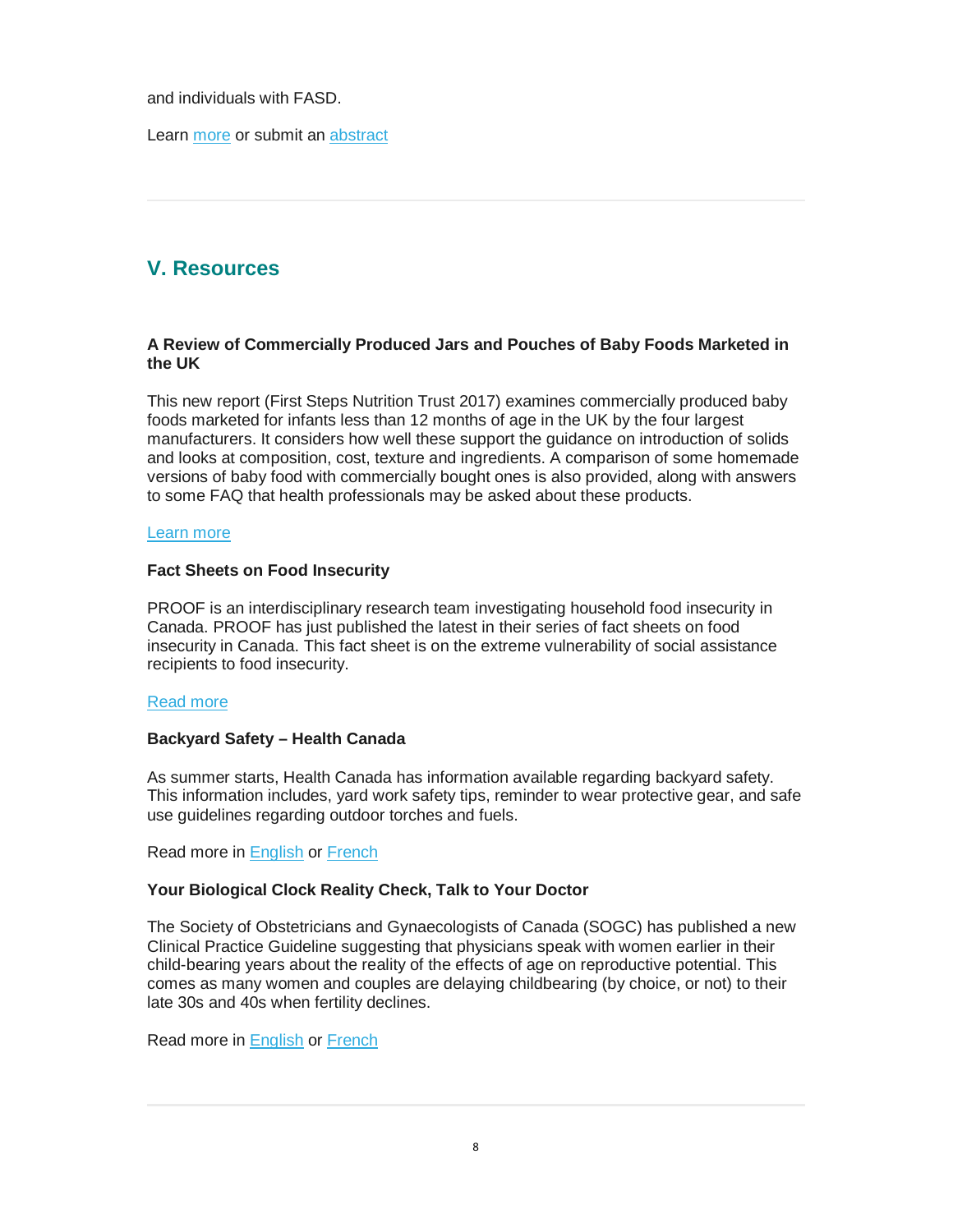# <span id="page-8-0"></span>**VI. Featured Resources by the** *Best Start Resource Centre*



#### **Ready-to-use Workshop: Building Resilience in Young Children**

This workshop is designed to meet the needs of service providers. It provides practical tips for parents on simple messages about how to build resilience from infancy to age 6.

Available in PDF in [English](http://www.beststart.org/resources/hlthy_chld_dev/BSRC_Resilience_Workbook_EN.pdf) or [French](http://www.beststart.org/resources/hlthy_chld_dev/BSRC_Resilience_Workbook_FR.pdf)



Sexual Orientation and Gender<br>Diversity in Families tion to Pres

### **Welcoming and Celebrating Sexual Orientation and Gender Diversity in Families From Preconception to Preschool - Manual**

This manual focuses on issues related to sexual orientation and gender identity as they apply to preconception, prenatal and child health. It asks service providers to think about and take action to better serve families that are led by people who identify as lesbian, gay, bisexual, trans and/or queer (LGBTQ). It also asks service providers to consider the needs of children who are sometimes called gender variant – children whose dress, behaviour or identity does not match traditional gender norms.

Available in [PDF](http://www.beststart.org/resources/howto/pdf/LGBTQ_Resource_fnl_online.pdf)



by/par health nexus santé

180 Dundas Street West, Suite 301, Toronto, ON M5G 1Z8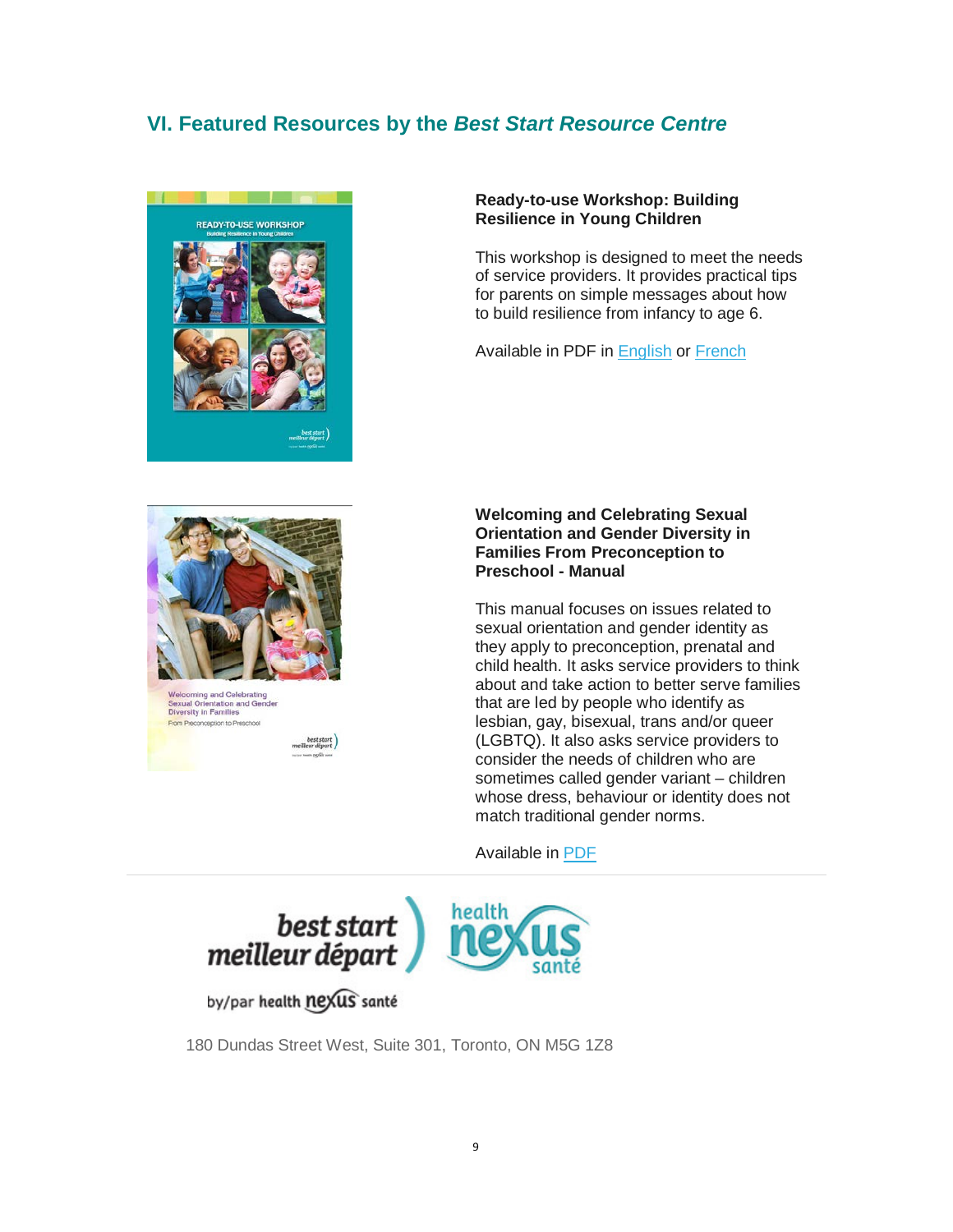Telephone: (416) 408-2249 | Toll-free: 1-800-397-9567 | Fax: (416)

408-2122

E-mail: [beststart@healthnexus.ca](mailto:beststart@healthnexus.ca?subject=Contact%20Us)



[Subscribe to this bulletin](mailto:mnchp@healthnexus.ca?subject=Subscribe%20to%20MNCHP%20bulletin%20and%20network) [Unsubscribe from this list](mailto:mnchp@healthnexus.ca?subject=Subscribe%20to%20MNCHP%20bulletin%20and%20network)

[Learn more about MNCHP Network](http://lists.beststart.org/listinfo.cgi/mnchp-beststart.org) [Submit items for MNCHP Bulletins](mailto:mnchp@healthnexus.ca) [Manage your subscription and access the archives](http://lists.beststart.org/listinfo.cgi/mnchp-beststart.org)

# **Stay connected!**

- The free weekly **[Ontario Health Promotion E-mail bulletin \(OHPE\)](http://www.ohpe.ca/)** offers a digest of news, events, jobs, feature articles on health promotion issues, resources, and much more, to those working in health promotion.
- **[Click4HP](https://listserv.yorku.ca/archives/click4hp.html)** is an international dialogue on health promotion. Participants exchange views on issues and ideas, provide leads to resources, and ask questions about health promotion.
- **[The Maternal Newborn and Child Health Promotion \(MNCHP\) Network](http://lists.beststart.org/listinfo.cgi/mnchp-beststart.org) -** A province-wide electronic forum for service providers working to promote preconception, prenatal and child health.
- **[Ontario Prenatal Education Network](http://fluidsurveys.com/surveys/ohpe/subscriptionsopen2015-2016/) -** A space where professionals can share information and resources, ask questions and collaborate with peers on topics related to prenatal education.
- **[Health Promotion Today](http://en.healthnexus.ca/)** 0ur blog keeps you informed of news and topics related to health promotion.
- **[The Best Start Indigenous Sharing Circle \(BSASC\) Network](http://lists.beststart.org/listinfo.cgi/bsasc-beststart.org)** is a distribution list designed for service providers working with Aboriginal Peoples in areas of preconception, prenatal and child health. The network is a forum to share news, ideas, questions and best practices.

**En français:**

# **Restez branché!**